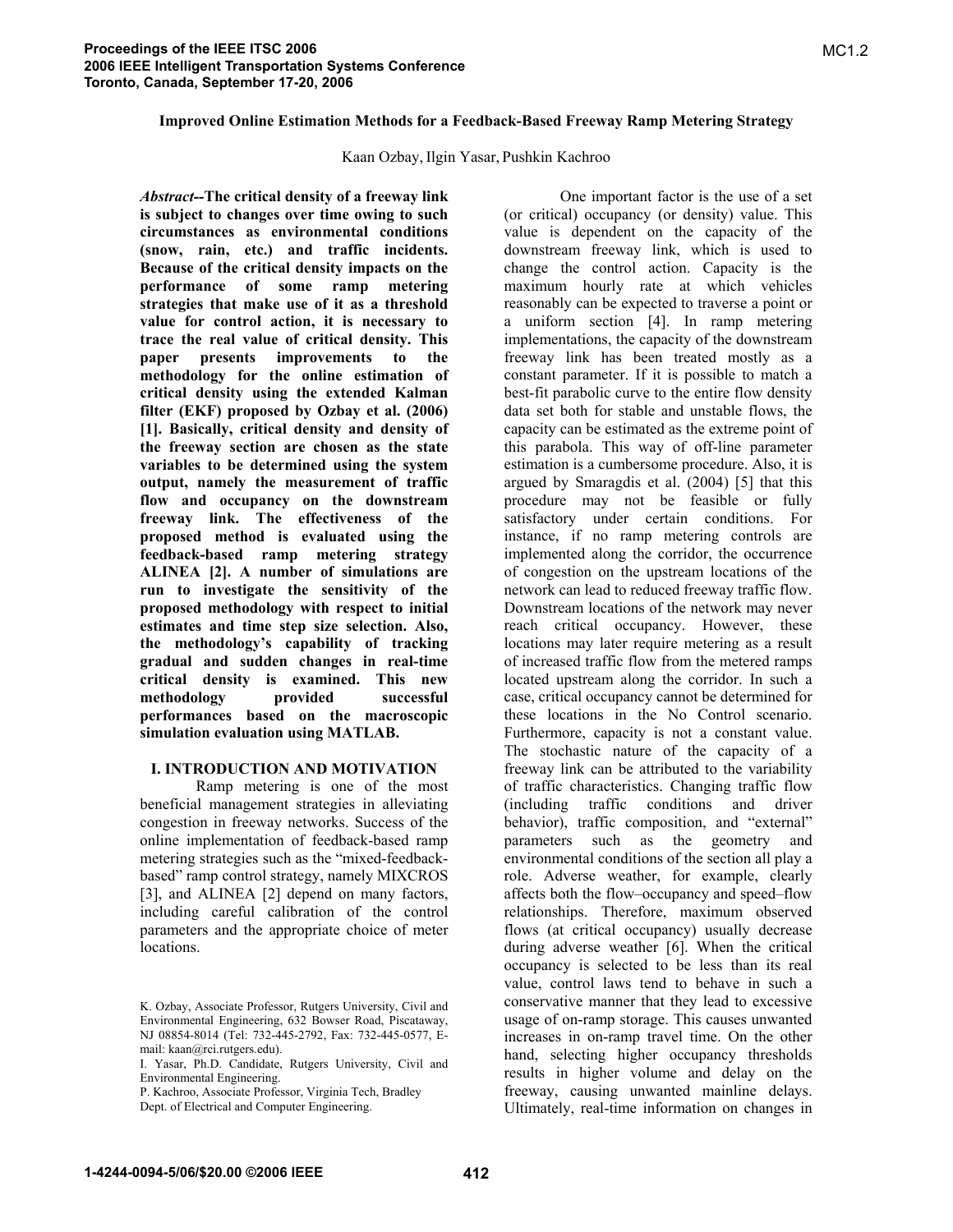the critical parameters that are used in ramp metering strategies is vital to achieving efficient traffic management. Therefore, the aim of this study is to develop a strategy that automatically adapts to the real-time change of critical density, based on the freeway traffic conditions at the bottleneck locations.

Traffic-responsive ramp metering strategies rely on such real-time traffic data as volume and occupancy for the algorithm calculations. These data are readily available from detectors along the freeway segments. The proposed methodologies, namely A-1 and A-2, use these data to filter two real-time traffic states, namely critical density and density of the freeway section (Figure 1). A-1 and A-2 are employed in ramp metering control law equations for changing the control action. The idea of estimating freeway traffic states in realtime based on Kalman Filter may not be new. However, this paper proposes an improvement to the previous online critical density estimation methods by Ozbay et al. (2006) [1].

The methods rely on (1) a model based on the principle of the conservation of vehicles and (2) a fundamental diagram describing the speed–density relationship. Evaluation of the methods is performed in a macroscopic simulation environment under different scenarios with varying demands.

Similar studies are reported in the literature ([7], [8], [9], [10] and [11]). In [8], a general approach to the real-time estimation of the complete traffic state in freeway stretches is developed based on the extended Kalman Filter (EKF). The EKF has also been applied in the past to obtain improved density estimates ([9], [10]) by coupling the detector counts with independent density estimates, which are subject to uncorrelated errors. In [11], the EKF is employed for estimating vehicle counts for two roadway sections in tandem. [1] and [5] develop strategies that allow for the automatic tracking of the critical occupancy whenever it cannot be estimated beforehand or whenever it is subject to real-time change as a result of environmental conditions or traffic composition.

## **II. TRAFFIC FLOW MODELING**

Figure 1 shows a schematic diagram of a freeway section with one on-ramp. The discretized conservation of vehicles principle can be stated as:

$$
\rho(k) = \rho(k-1) + \qquad (1)
$$
  

$$
\frac{\Delta T}{\Delta x} (q_{in}(k) - q_{out}(k) + u(k)).
$$

The nonlinear relationship between critical density ( $\rho_{cr} = \rho_{jam}/2$ ) and downstream freeway flow  $q_{out}$  ( $q_{out} = \rho v$ , the fundamental relationship for traffic flow) is obtained as:

$$
q_{out} = v_f \rho (1 - \frac{\rho}{\rho_{jam}}),
$$
 (2)

where  $v_f$  is the free flow speed and  $\rho_{\text{jam}}$  is the jam density.



## Fig 1. Ramp system.

Two of the measurements that have traditionally been used to monitor traffic operations on freeways include occupancy and volume. Occupancy has a direct relationship to density:

$$
\rho = \frac{5280 \times occ}{(\overline{L}_V + \overline{L}_D)}
$$
(3)

*occ* is the occupancy,  $\overline{L}_V$  (ft) is the average vehicle length and  $\overline{L}_D$  (ft) is the sensitivity of the sensor [12].

 These available real-time measurements (i.e., occupancy and flow data) can be used to filter two state variables, namely density and critical density, for the implementation of ramp metering strategies.

## **III. ONLINE ESTIMATION METHODS: APPROACH 1 AND APPROACH 2**

*APPROACH 1 (A-1):* The main idea behind the improved EKF-based estimation of critical density is to employ critical density and density of the freeway section as the state variables to be filtered using downstream freeway flow measurements:

$$
x(k) = \begin{bmatrix} x_1(k) \\ x_2(k) \end{bmatrix} = \begin{bmatrix} \rho(k) \\ inv \rho_{crit}(k) \end{bmatrix}
$$
 (4)  

$$
y(k) = \begin{bmatrix} y_1(k) \end{bmatrix} = \begin{bmatrix} q_{out}(k) \end{bmatrix}
$$

*APPROACH 2 (A-2):* A-2 utilizes occupancy data, in addition to the real-time downstream flow measurements from the detectors located on the freeway, in order to filter critical density and density of the freeway section.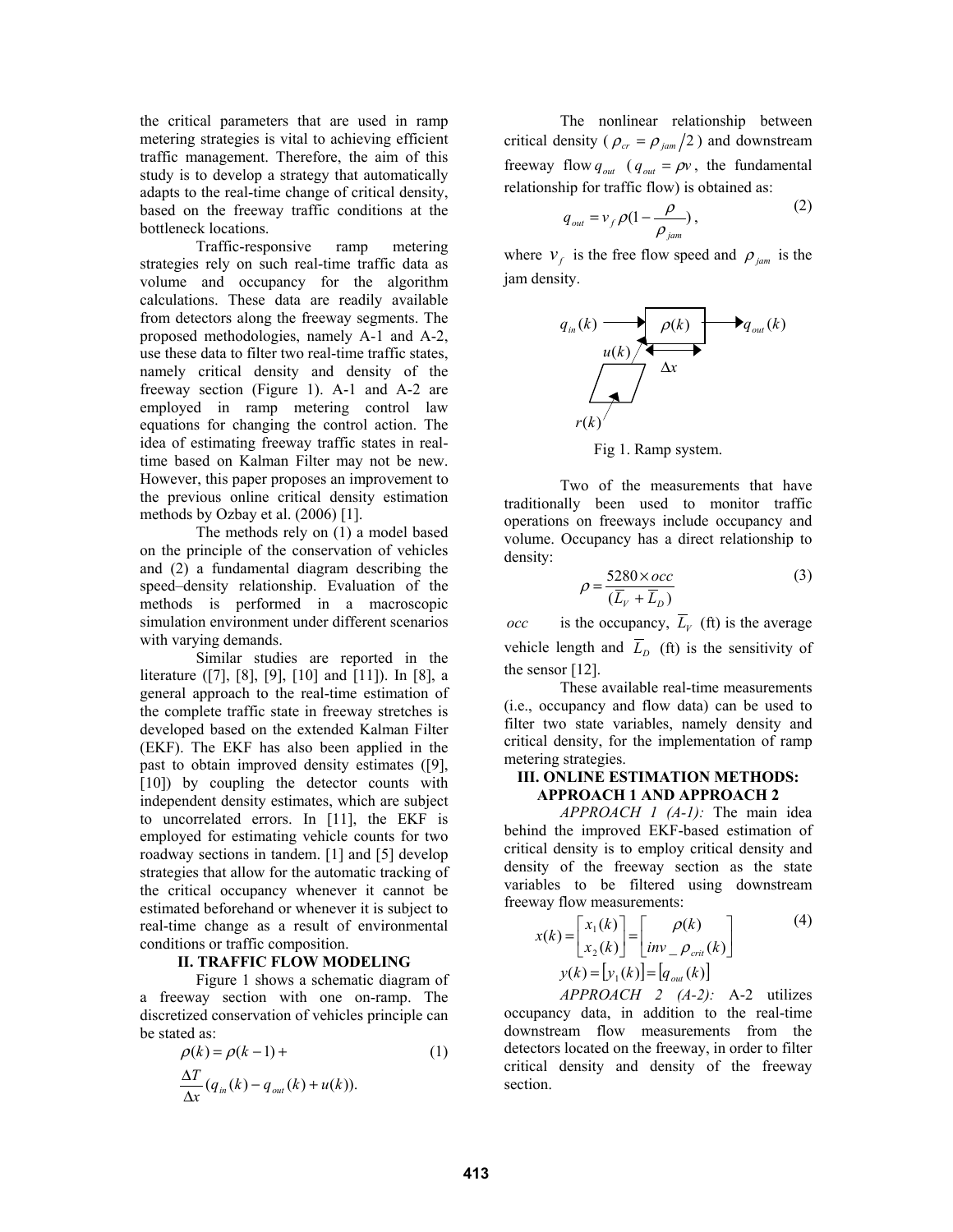State and measurement variables of A-2

are:

$$
x(k) = \begin{bmatrix} x_1(k) \\ x_2(k) \end{bmatrix} = \begin{bmatrix} \rho(k) \\ inv_{\rho_{crit}}(k) \end{bmatrix},
$$
  
\n
$$
y(k) = \begin{bmatrix} y_1(k) \\ y_2(k) \end{bmatrix} = \begin{bmatrix} q_{out}(k) \\ occ(k) \end{bmatrix}.
$$
 (5)

Let  $k = 1, 2, \dots$  index time;  $k = 1$  refers to the initial time and  $inv_{\alpha} \hat{\rho}_{cr}(k) = 1/\hat{\rho}_{cr}(k)$ .

## **IV. FORMULATION OF THE METHODS: A-1 AND A-2**

Let us assume that the process has state parameters  $x_1$  and  $x_2$  that are governed by the stochastic difference equations:

$$
\hat{x}_1(k) = f(\hat{x}_1(k-1), \hat{x}_2(k-1), \xi_1(k-1)),
$$

$$
\hat{x}_2(k) = f(\hat{x}_2(k-1), \xi_2(k-1)),
$$

with measurement equations:

$$
\hat{y}_1(k) = f(\hat{x}_1(k), \hat{x}_2(k), \theta_1(k)),
$$

$$
\hat{y}_2(k) = f(\hat{x}_1(k), \theta_2(k)).
$$

It is assumed that the states change according to the stochastic difference equations:

$$
\hat{x}_1(k) = \hat{x}_1(k-1) + \frac{\Delta T}{\Delta x}(q_{in}(k-1))
$$
\n
$$
- \hat{x}_1(k-1)V_f(1-\hat{x}_1(k-1)\hat{x}_2(k-1)/2)
$$
\n
$$
+ u(k-1)) + \xi_1(k)
$$
\n
$$
\hat{x}_2(k) = A(t)\hat{x}_2(k-1) + \xi_2(k)
$$
\n(5)

Here, for simplicity, it is further assumed that  $A(t)=1$ ,  $\forall t=1$ . The measurement models that describe the relationship between the state and the measurements are presented in the observation equations below:

$$
\hat{y}_1(k) = \hat{x}_1(k)V_f(1 - \hat{x}_1(k)\hat{x}_2(k)/2) + \theta_1(k),
$$
 (6)  

$$
y_2(k) = \frac{(\overline{L}_d + \overline{L}_v)}{5280}x_1(k) + \theta_2(k),
$$

where  $\xi_1(k)$ ,  $\xi_2(k)$  and  $\theta_1(k), \theta_2(k)$  are the system and output noises, respectively, whose covariance matrices determine the tracking properties of the resulting EKF [13].

The a priori estimate at step *k* is defined as the estimate made with knowledge of the process prior to step  $k$  and is denoted by a superscript minus sign. In other words,  $x_1^-(k)$  stands for the a priori estimate of  $x_1(k)$ .

Because the first state and measurement equations  $x_1$  and  $y_1$  are nonlinear functions of the state parameters, the linearization method of Taylor expansion of the equations is used, leading to the extended Kalman Filter (EKF)

method. The EKF approach is to apply the standard Kalman Filter (for linear systems) to nonlinear systems with additive white noise by continually updating a linearization around the previous state estimate, starting with an initial guess. This approach gives a simple and efficient algorithm to handle a nonlinear model. However, convergence to a reasonable estimate may not be obtained if the initial guess is poor or if the disturbances are so large that the linearization is inadequate to describe the system. The new filter equations for A-1 and A-2 can be expressed as: A-1:

$$
\hat{x}^-(k) = A\hat{x}(k-1) + d(k-1) + \xi(k) , \qquad (7)
$$

$$
\hat{y}^-(k) = H_1(k)\hat{x}^-(k) + g_1(k) + \theta_1(k) ; \qquad (8)
$$
  
A-2:

$$
\hat{x}^-(k) = A\hat{x}(k-1) + d(k-1) + \xi(k), \qquad (9)
$$

$$
\hat{y}^-(k) = H_2(k)\hat{x}^-(k) + g_2(k) + \theta_2(k) ; \qquad (10)
$$

where

$$
A = \left[ \begin{array}{ccc} (1 - \frac{\Delta T}{\Delta x} V_{f} + \frac{\Delta T}{\Delta x} V_{f} \hat{x}_{1}^{-}(k-1) \hat{x}_{2}^{-}(k-1)) & \frac{\Delta T}{2\Delta x} V_{f} (\hat{x}_{1}^{-}(k-1))^{2} \\ 0 & 1 \end{array} \right],
$$

$$
d = \left[ \frac{\Delta T}{\Delta x} q_{in}(k-1) + \frac{\Delta T}{\Delta x} u(k-1) - \frac{\Delta T}{\Delta x} V_f (\hat{x}_1^-(k-1))^2 \hat{x}_2^-(k-1) \right],
$$

$$
H_1 = \left[ (V_f - V_f \hat{x}_1(k-1)\hat{x}_2(k-1)) - \frac{V_f}{2} (\hat{x}_1(k-1))^2 \right],
$$
  
\n
$$
g_1 = V_f (\hat{x}_1(k-1))^2 \hat{x}_2(k-1),
$$
  
\n
$$
H_2 = \begin{bmatrix} (V_f - V_f \hat{x}_1(k-1)\hat{x}_2(k-1)) & -\frac{V_f}{2} (\hat{x}_1(k-1))^2 \\ \frac{(\overline{L}_d + \overline{L}_v)}{5280} & 0 \end{bmatrix},
$$
  
\n
$$
g_2 = \begin{bmatrix} V_f (\hat{x}_1(k-1))^2 \hat{x}_2(k-1) \\ 0 \end{bmatrix}.
$$

It is assumed that  $\xi_1, \xi_2$  and  $\theta_1(k), \theta_2(k)$  have a zero mean and that they are independent of each other, white, and with normal probability distributions:

 $p\{\theta_1(k)\}\approx N(0,\Theta_1(k)), p\{\theta_2(k)\}\approx N(0,\Theta_2(k)),$  $p\{\xi_1(k)\}\approx N(0,\Xi_1(k)), p\{\xi_2(k)\}\approx N(0,\Xi_2(k)),$ where  $\Xi_1$  and  $\Xi_2$  are the process noise covariances and  $\Theta_1$  and  $\Theta_2$  are the measurement noise covariances.

Of course, one does not know the individual values of the noises  $\xi_1, \xi_2$  and  $\theta_1, \theta_2$ at each time step. However, one can approximate the state measurement without  $\xi_1, \xi_2$  and  $\theta_1, \theta_2$ , respectively, as: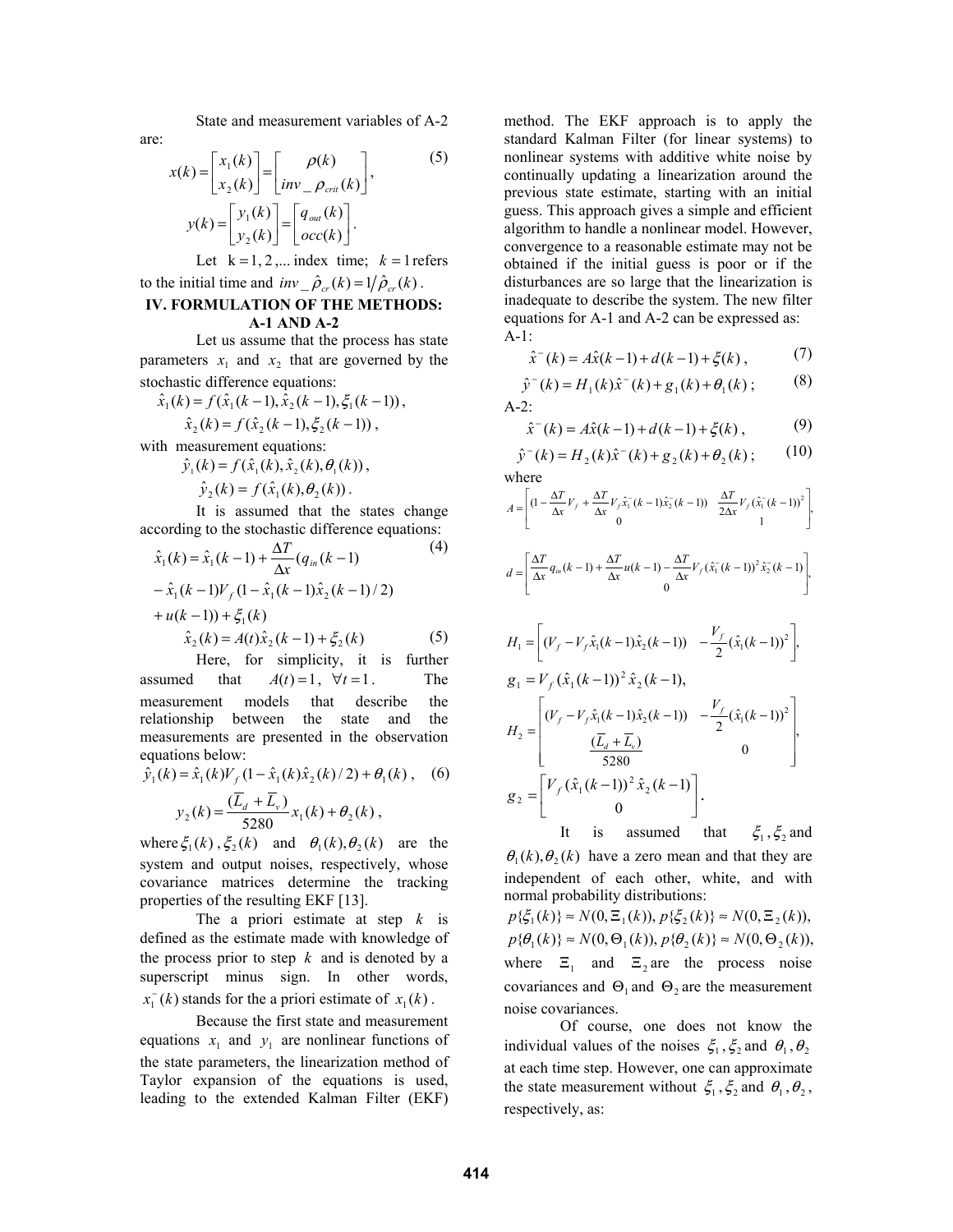$\hat{x}^-(k) \approx f(\hat{x}(k-1),0),$  (11)

$$
\hat{y}^-(k) \cong f(\hat{x}^-(k), 0) \,. \tag{12}
$$

 $P(k)$  and  $P^{-}(k)$  are the a posteriori and a priori state estimation error covariance matrices, respectively, such that:

$$
P(k) = E\{(x(k) - \hat{x}(k))(x(k) - \hat{x}(k))'\},\qquad(13)
$$

$$
P^{-}(k) = E\{(x(k) - \hat{x}^{-}(k))(x(k) - \hat{x}^{-}(k))'\}, \quad (14)
$$

where  $x(k)$  is the actual state parameter.

### **V. ESTIMATION ALGORITHM FOR CRITICAL DENSITY USING EXTENDED KALMAN FILTER: A-1 AND A-2**

The EKF methodology for online estimation of the critical density of a freeway link is given as follows [13]:

1. Assume that the initial state  $\hat{x}(0)$  is a random variable with known mean and covariance matrix  $P_0$ . Initialize the filter by setting the state variable  $(x)$  and the covariance matrix, namely

 $\hat{x}(0) = x_0$ ,  $P(0) = P_0$ .

2. Predict the state vector and the covariance matrix using the approximate values from (11) and (14), respectively

$$
\hat{x}^-(k) \equiv f(\hat{x}(k-1),0)
$$
,

$$
P^-(k) \cong AP(k)A^T + \Xi(k),
$$

where  $P^{-}(k)$  is the a priori state estimation error covariance.

3. Compute the Kalman gain matrix  $K(k)$ :

 $K(k) = P^{T}(k)H^{T}(k)(H(k)P^{T}(k)H^{T}(k) + \Theta(k))^{-1}$ 

4. Update the state variable and its covariance matrix

 $\hat{x}(k) = \hat{x}^{-}(k) + K(k)(y(k) - \hat{y}^{-}(k))$ 

where  $y(k)$  is the actual measurement and

 $\hat{y}^-(k)$  is the approximate estimation, which can be determined using (8) or (10). Then, update the covariance matrix of the state variable using:

 $P(k) = (1 - K(k)H(k))P^{-}(k)$ .

4. Go to step 2 and iterate the algorithm when the updated real-time information is available.

#### **VI. SIMULATION**

The methods are implemented in the feedback-based ramp metering strategy ALINEA. ALINEA does not directly consider on-ramp queue. This is therefore handled through overriding restrictive metering rates where the metering rate is set to maximum when the on-ramp queue reaches a predetermined level. In order to concentrate only on the mainstream impact of the ramp metering strategy, ramp demand is kept at low values and no queue overriding tactics are used in each scenario tested. The regulator parameter  $K<sub>R</sub>$  is chosen to be 240 veh/hr. Also, 90% of the critical occupancy is used as the set (desired) occupancy for all the cases.

Simulation is conducted on a ramp system (Figure 1) consisting of a one-lane (1 mile) freeway link and a one-lane (0.5 mile) ramp link. The mainstream capacity is approximately 1,500 veh/hr/lane and is obtained at density values in the range of 35 to 50 veh/mile/lane. The time discretization step for the ramp metering implementation equals 1 min. The simulation duration for each case is 5 hr.

The proposed methodology implementation requires the initial critical density estimate, which can be simply determined from  $(q_{out}, o_{out})$  diagrams.

# **VII. SIMULATION RESULTS**

The methods' tracking performances are assessed under visually clear traffic conditions (deterministic demands and  $\rho_r$ ) and in a noisy environment where stochastic noise is added to demand and  $\rho_{cr}$ . The methods' sensitivities to initial estimates, time step size, and gradual and sudden changes in the capacity of the freeway downstream link (Figure 1) are investigated using a MATLAB-based macroscopic simulation environment. The adaptation works properly for all the time step sizes and initial values tested (Figures 2a-2d). Both A-1 and A-2 are not sensitive to the selection of these parameters. A-1 traces the real  $\rho_r$  more rapidly compared with A-2. However, both methods are quite successful in online estimation of the real  $\rho_{cr}$  under stochastic and deterministic conditions. Also, the methods have good adaptive capabilities for tracing gradual and sudden changes of critical occupancy (Figures2e-2h).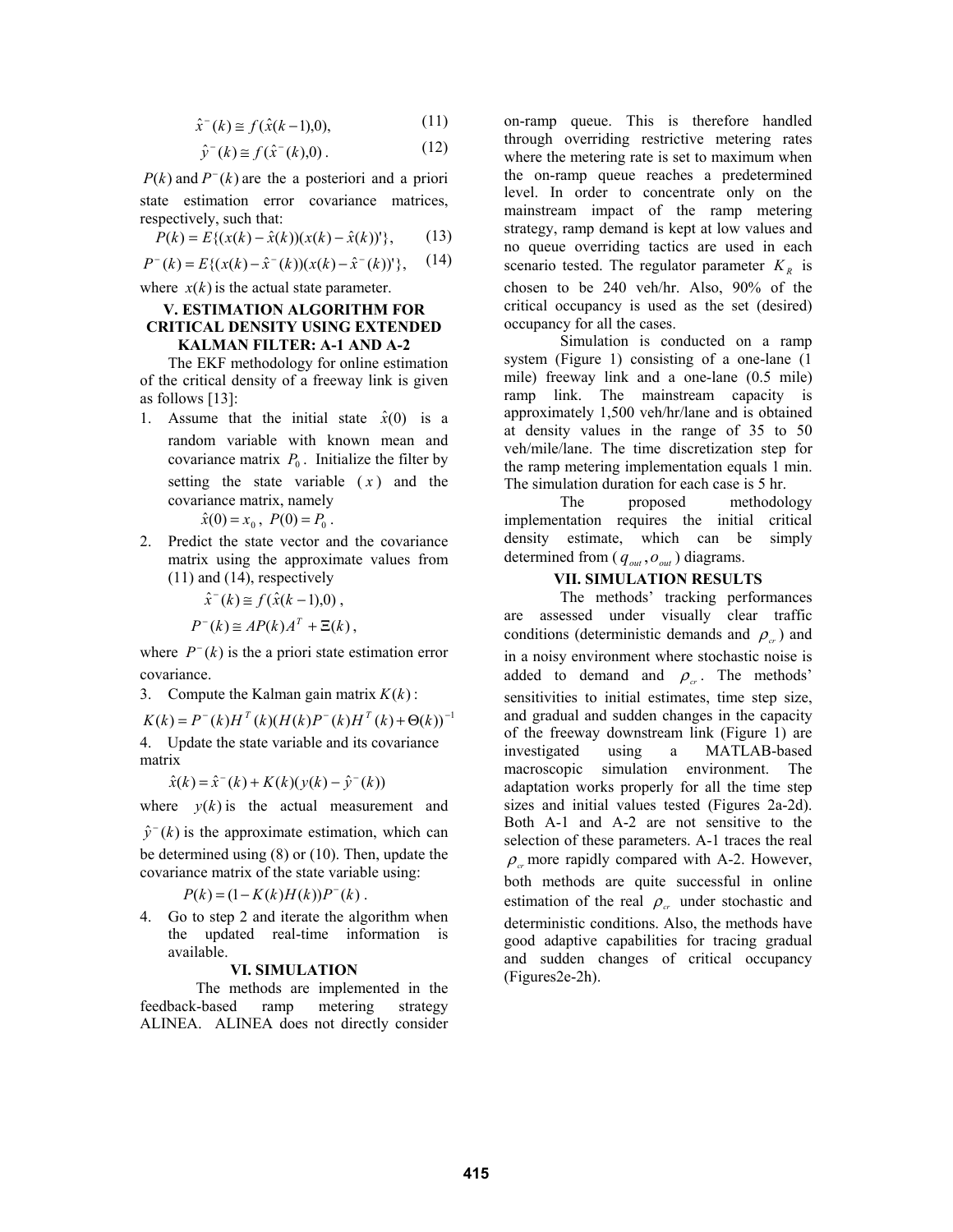